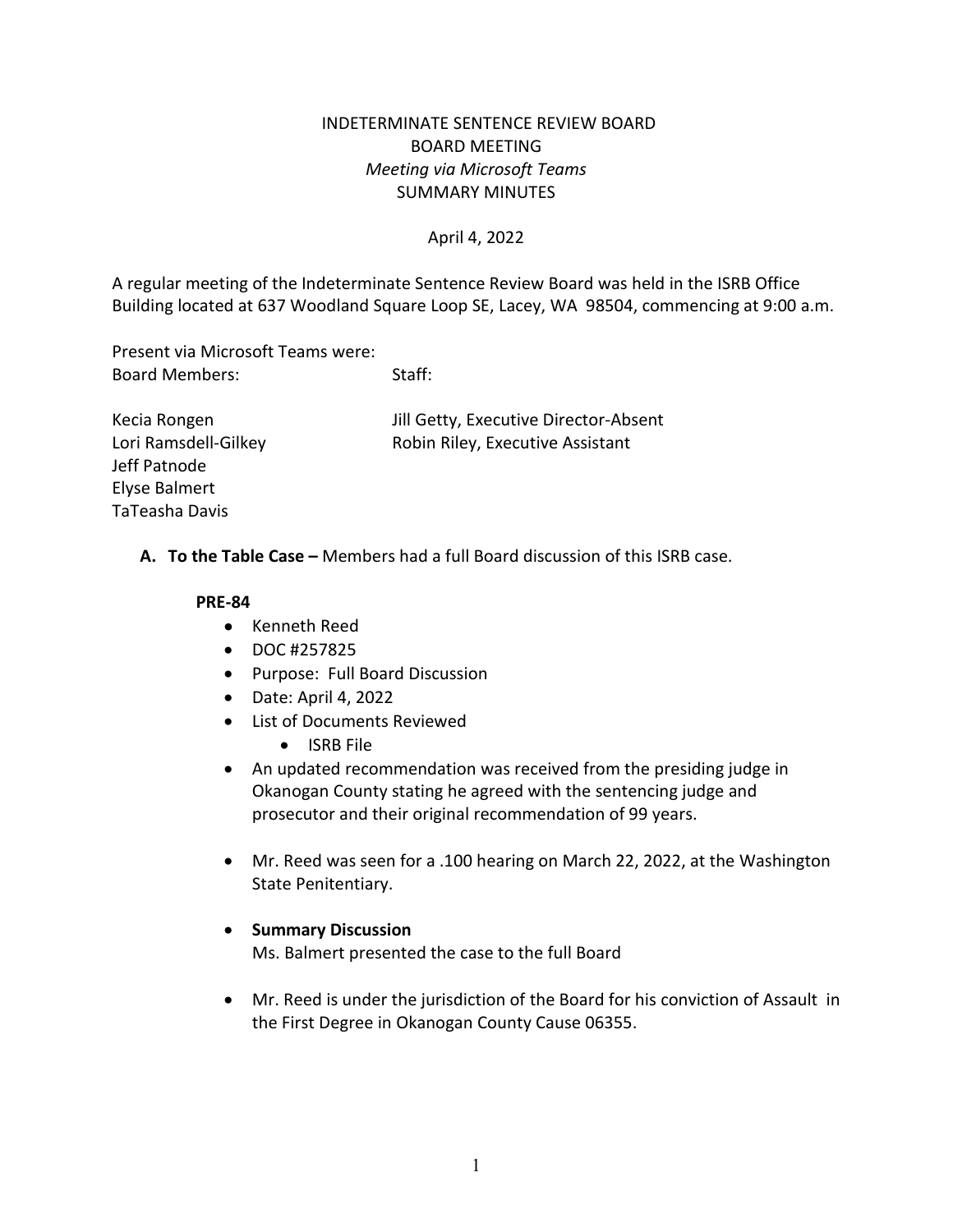The crime involved beating his cell mate in the Okanogan Jail with a cell bar. He was 32 years of age at the time of the crime and is currently 76 years of age.

Mr. Reed's prior criminal history involves the robbery and murder of an employer. He was acquitted of these crimes due to insanity.

Risk assessments show him to be a low to moderate risk to re-offend.

Mr. Reed has not completed any offender change programs and participated minimally in his psychological evaluation. He again refused to meet with the Board.

### • **Decision:**

The panel recommends he be found not parolable and adds sixty (60) months to his minimum term.

# • **Reasons:**

- It is unlikely at this time that conditions of release would sufficiently reduce the risk of re-offense therefore he is found to not be fully rehabilitated and a fit subject for release.
- He chose, once again to not to appear at his Board hearing leaving the Board with no opportunity to evaluate whether he is ready for release and/or risk to the community. Therefore, the Board has determined he is not fully rehabilitated and a fit subject for release.
- Per Dr. Robtoy's 2021 psychological evaluation,
	- Mr. Reed has very minimal community support, and no desire to be found releasable. Should the Board find him releasable, he is approved for the ORCS program, which would aid in terms of locating appropriate housing options and other treatment/services he will need. He would likely require placement in a nursing home equipped to manage his medical needs as well as his psychiatric needs. It is difficult to determine from the limited interview how well Mr. Reed might cope with the stress associated with a change in his environment. There is a possibility that he may experience an increase in paranoia or other symptoms, which historically has resulted in Mr. Reed engaging in violence. However, at this point in his life he is probably unable to commit serious bodily injury.
- The risk assessment tools used in this evaluation estimate that Mr. Reed is low moderate risk in terms of violent recidivism. He does not have many personality characteristics commonly associated with Antisocial Personality Disorder. Instead, his violent behavior appears